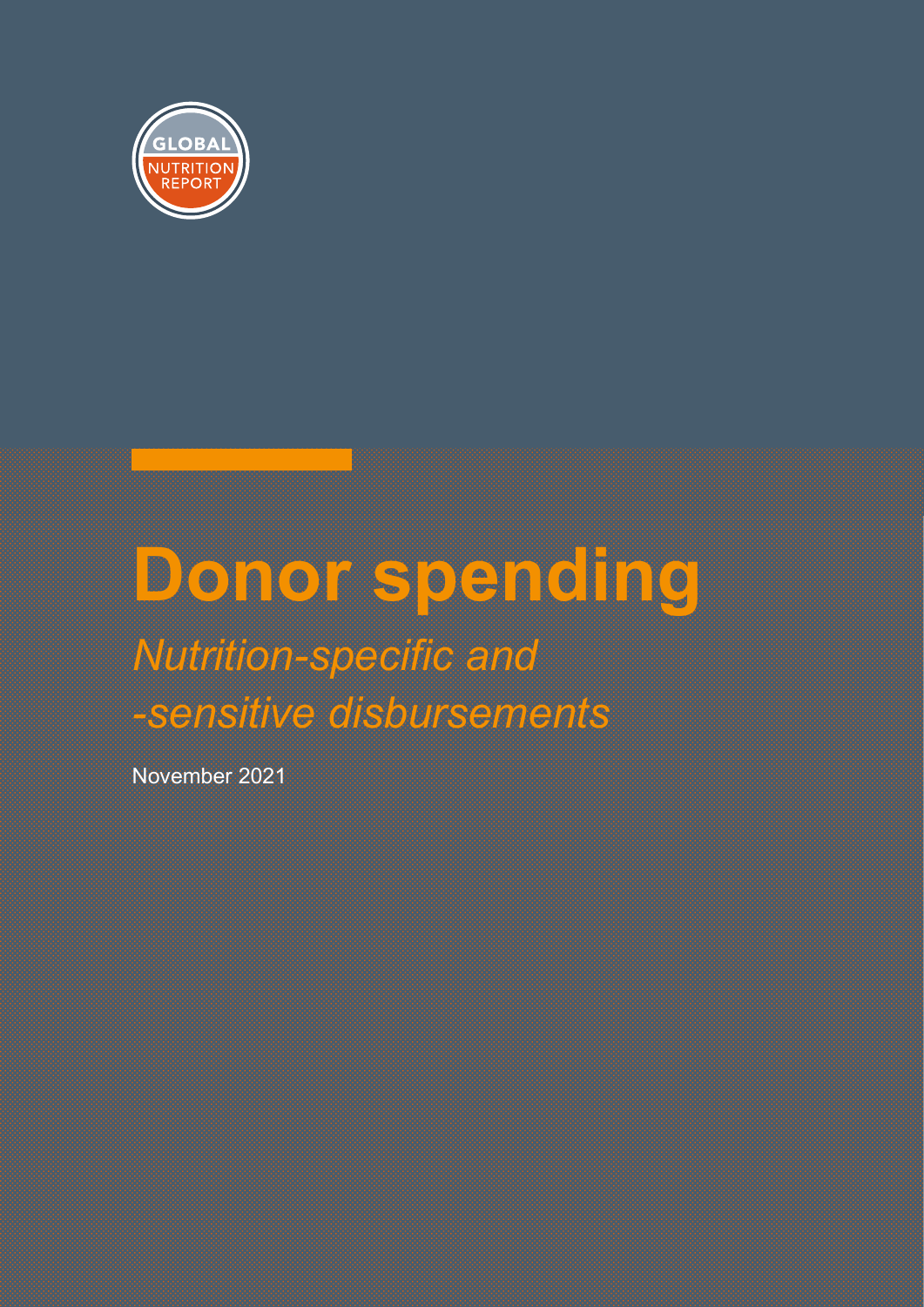## **The Global Nutrition Report tracks the progress of donors against the spending commitments they make as part of the Nutrition for Growth (N4G) process.**

Use the tables on this page to track and compare some of the nutrition disbursements that donors reported between 2010 and 2019. The totals include spending by donors who made financial commitments at the 2013 London Nutrition for Growth (N4G) Summit.

Full details of commitments made are available for all donors and entities. The 2019 totals are taken from the latest N4G survey. This latest data is presented alongside historic disbursement information, which has been compiled from previous surveys and Global Nutrition Reports.

Read more about the [nutrition-specific](https://globalnutritionreport.org/56d333#2239d5f5-nutrition-specific-actions) and [nutrition-sensitive](https://globalnutritionreport.org/56d333#2239d5f5-nutrition-sensitive-actions) actions these disbursements support.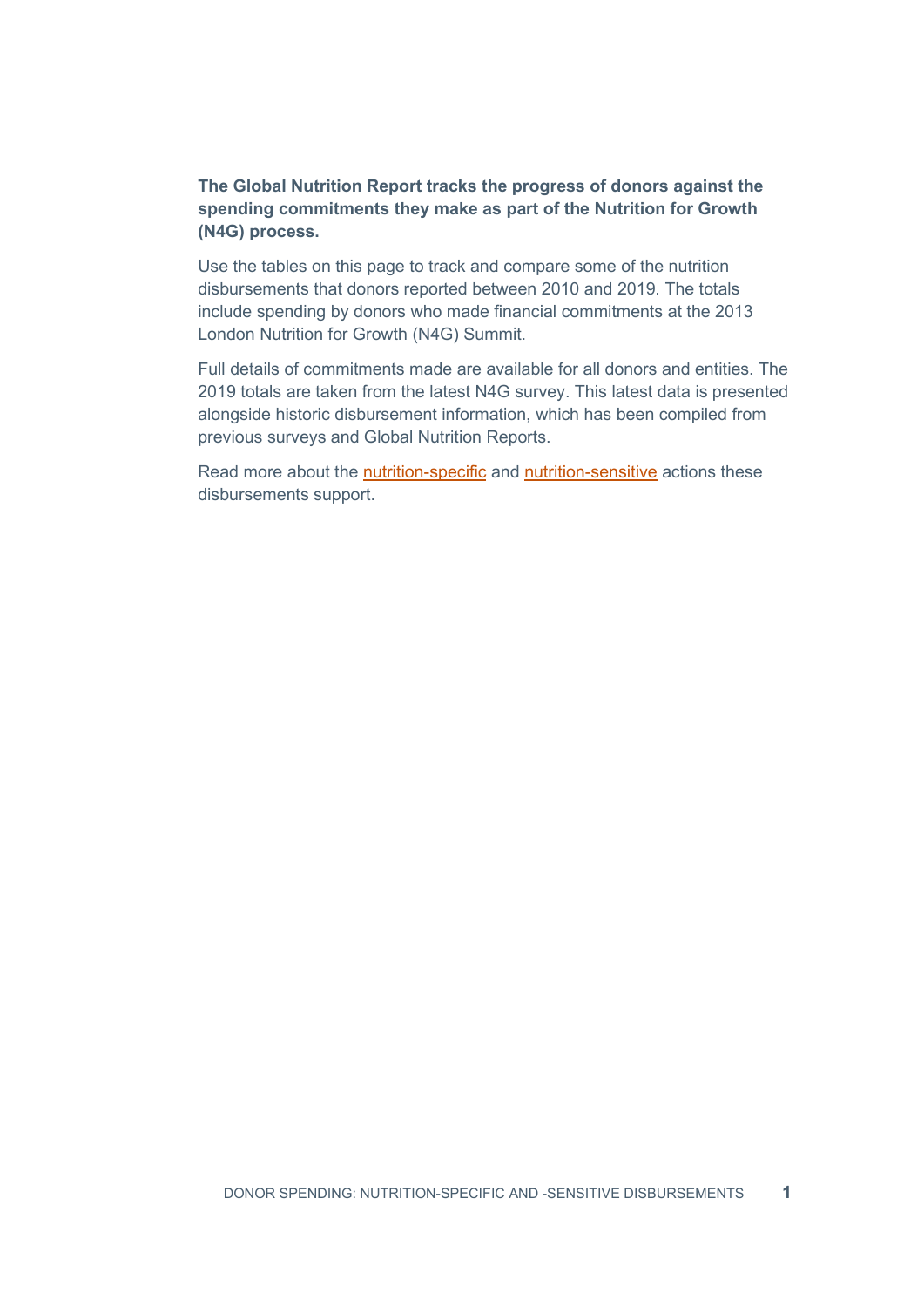| <b>DONORS</b>                     | 2010        | 2012      | 2013      | 2014      | 2015        | 2016      | 2017         | 2018      | 2019      |
|-----------------------------------|-------------|-----------|-----------|-----------|-------------|-----------|--------------|-----------|-----------|
| <b>Australia</b>                  | 6,672       | 16,516    | <b>NA</b> | 20,857    | <b>NA</b>   | 15,639    | <b>NA</b>    | 17,902    | 11,609    |
| Canada                            | 98,846      | 205,463   | 169,350   | 159,300   | 108,600     | 97,628    | 93,099       | 106,386   | 66,560    |
| EU                                | 50,889      | 8         | 54,352    | 44,680    | 48,270      | 29,721    | 57,097       | 53,480    | 81,002    |
| <b>France</b>                     | 2,895       | 3,852     | 2,606     | 6,005     | 4,660       | 8,572     | 4,339        | <b>NR</b> | 20,334    |
| Germany                           | 2,987       | 2,719     | 35,666    | 50,572    | 51,399      | 18,047    | 19,621       | 28,934    | 61,517    |
| <b>Ireland</b>                    | 7,691       | 7,565     | 10,776    | 19,154    | 13,079      | 12,391    | 18,238       | <b>NR</b> | 32,154    |
| <b>Netherlands</b>                | 2,661       | 4,007     | 20,216    | 25,025    | 31,604      | 46,331    | 32,837       | 67,879    | 44,427    |
| <b>Switzerland</b>                | $\mathbf 0$ | $\Omega$  | $\Omega$  | 0         | $\mathbf 0$ | $\Omega$  | $\mathbf{0}$ | $\Omega$  | <b>NA</b> |
| <b>UK</b>                         | 39,860      | 63,127    | 105,000   | 87,000    | 92,400      | 156,000   | 188,294      | 159,586   | 53,638    |
| <b>US</b>                         | 82,613      | 229,353   | 288,649   | 263,241   | 382,891     | 296,974   | 195,921      | 177,948   | 278,984   |
| <b>Gates</b><br><b>Foundation</b> | 50,060      | 80,610    | 83,534    | 61,700    | 96,500      | 96,616    | 144,532      | <b>NR</b> | <b>NR</b> |
| <b>CIFF</b>                       | 980         | 5,481     | 37,482    | 26,750    | 53,607      | 32,784    | 63,180       | 24,413    | 14,577    |
| <b>World Bank</b>                 | <b>NA</b>   | <b>NA</b> | <b>NA</b> | <b>NA</b> | <b>NA</b>   | <b>NA</b> | <b>NA</b>    | <b>NA</b> | <b>NA</b> |

**Table 1: Nutrition-specific disbursements (US\$ thousands) reported by donors to the Global Nutrition Report, 2010–2019**

Source: Source: Based on data provided by the donors.

Notes: NR: no response to our request for data; NA: not applicable (meaningful totals cannot be calculated owing to missing data or data produced using a methodology other than the SUN Donor Network's). Data is in current prices. Most donors reported in US\$; where they did not, an annual average market exchange rate from OECD or the US Internal Revenue Service is used. CIFF: Children's Investment Fund Foundation; Gates Foundation: Bill & Melinda Gates Foundation; Calculations and reporting often differ by country and donor. See below for donor-specific notes.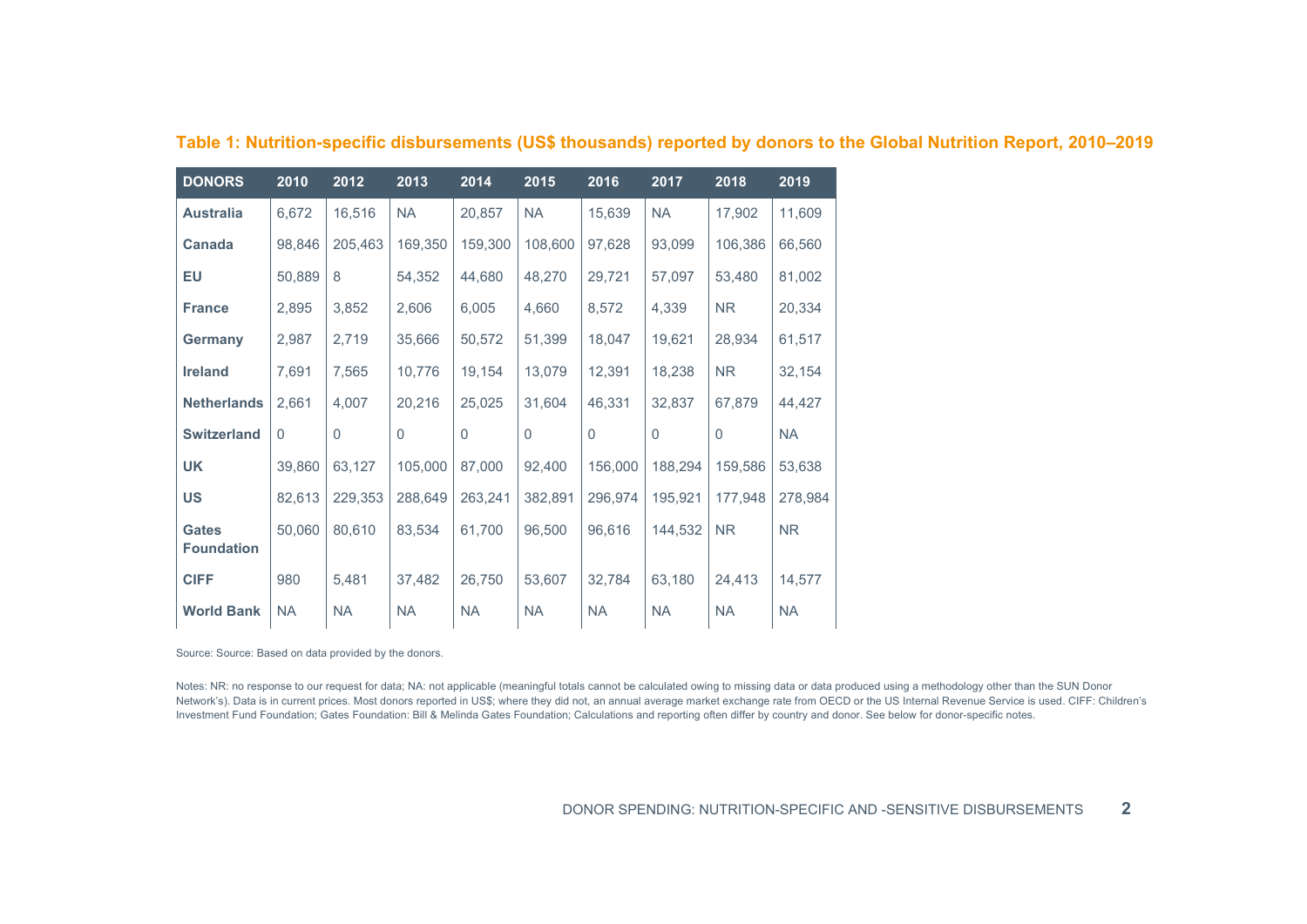| <b>DONORS</b>                     | 2010      | 2012         | 2013      | 2014      | 2015      | 2016      | 2017      | 2018      | 2019      |
|-----------------------------------|-----------|--------------|-----------|-----------|-----------|-----------|-----------|-----------|-----------|
| <b>Australia</b>                  | 49,903    | 114,553      | <b>NA</b> | 87,598    | <b>NA</b> | 128,706   | <b>NA</b> | 55,259    | 103,608   |
| Canada                            | 80,179    | 90,171       | <b>NA</b> | 998,674   | 1,271,986 | 1,309,732 | 1,102,545 | 1,081,706 | 857,030   |
| <b>EU</b>                         | 392,563   | 309,209      | 315,419   | 570,890   | 423,704   | 496,672   | 538,637   | 510,160   | 455,211   |
| <b>France</b>                     | 23,003    | 27,141       | 33,599    | NR.       | 23,781    | 16,446    | 25,991    | NR.       | 3,608     |
| Germany                           | 18,856    | 29,139       | 20,642    | 51,547    | 84,174    | 186,780   | 142,809   | 159,371   | 142,832   |
| <b>Ireland</b>                    | 34,806    | 45,412       | 48,326    | 56,154    | 54,217    | 54,248    | 56,843    | NR.       | 31,280    |
| <b>Netherlands</b>                | 2,484     | 20,160       | 21,616    | 18,274    | 28,422    | 56,510    | 53,917    | 23,068    | 21,216    |
| <b>Switzerland</b>                | 21,099    | 28,800       | 29,160    | 26,501    | 43,656    | 42,190    | 59,971    | 63,565    | <b>NA</b> |
| <b>UK</b>                         | 302,215   | 412,737      | 734,700   | 780,500   | 928,300   | 693,000   | 706,334   | 728,797   | 762,301   |
| <b>US</b>                         | 2,005,880 | 1,968,759    | 2,449,706 | 2,656,269 | 2,555,332 | 3,038,180 | 3,548,197 | 3,745,170 | 3,459,123 |
| <b>Gates</b><br><b>Foundation</b> | 12,320    | 34,860       | 43,500    | 29,200    | 42,000    | 62,619    | 37,289    | <b>NR</b> | <b>NR</b> |
| <b>CIFF</b>                       | $\Omega$  | $\mathbf{0}$ | 854       | 154       | 20,725    | 21,595    | 38,538    | 49,409    | 70,132    |
| <b>World Bank</b>                 | <b>NA</b> | <b>NA</b>    | <b>NA</b> | <b>NA</b> | <b>NA</b> | <b>NA</b> | <b>NA</b> | <b>NA</b> | <b>NA</b> |

## **Table 2: Nutrition-sensitive disbursements (US\$ thousands) reported by donors to the Global Nutrition Report, 2010–2019**

Source: Based on data provided by the donors.

Notes: NR: no response to our request for data; NA: not applicable (meaningful totals cannot be calculated owing to missing data or data produced using a methodology other than the SUN Donor Network's). Data is in current prices. Most donors reported in US\$; where they did not, an annual average market exchange rate from OECD or the US Internal Revenue Service is used. CIFF: Children's Investment Fund Foundation; Gates Foundation: Bill & Melinda Gates Foundation; Calculations and reporting often differ by country and donor. See below for donor-specific notes.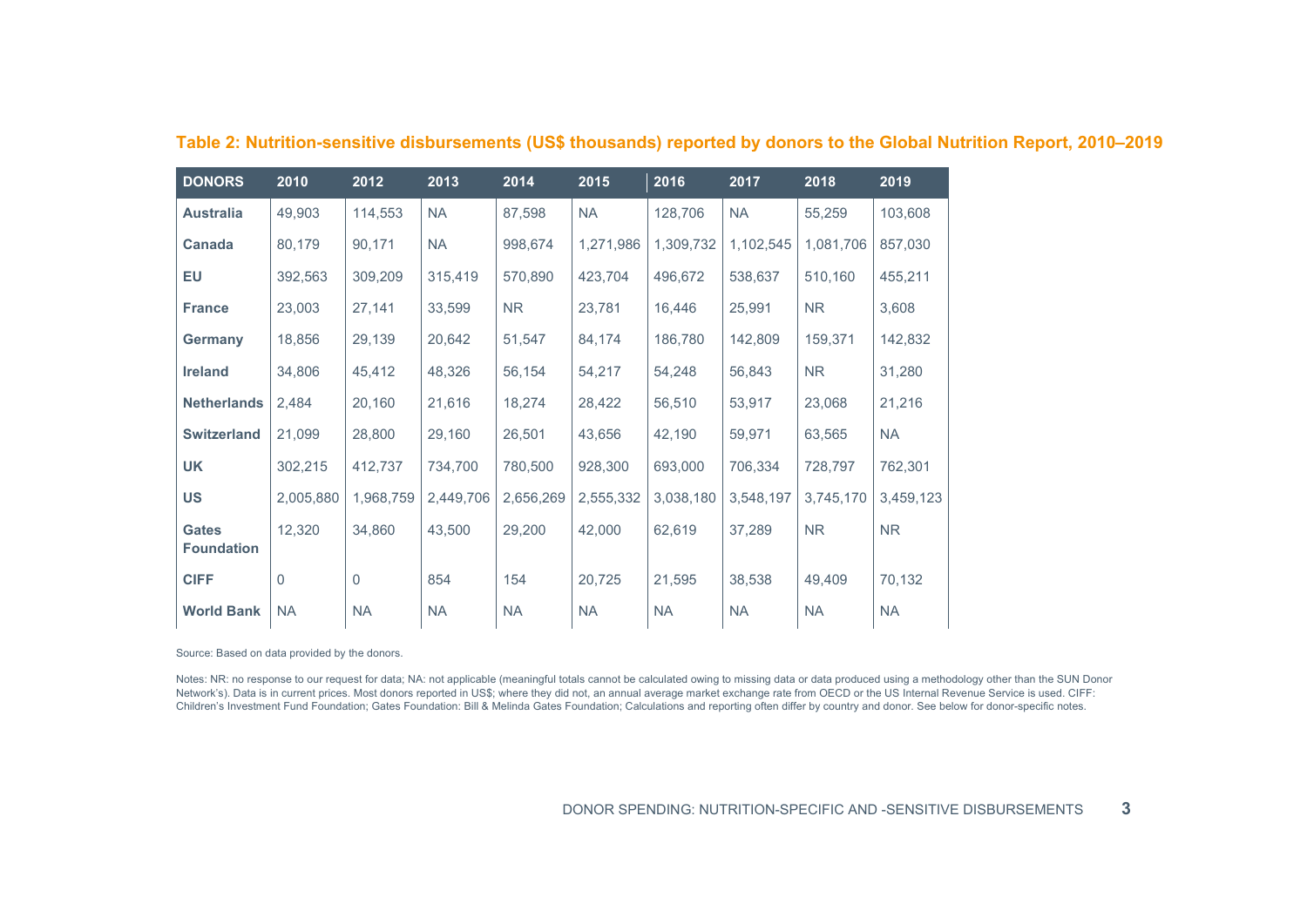| <b>DONORS</b>                     | 2010      | 2012      | 2013      | 2014      | 2015      | 2016      | 2017      | 2018      | 2019      |
|-----------------------------------|-----------|-----------|-----------|-----------|-----------|-----------|-----------|-----------|-----------|
| <b>Australia</b>                  | 56,575    | 131,069   | <b>NA</b> | 108,455   | <b>NA</b> | 144,345   | <b>NA</b> | 73,161    | 115,217   |
| Canada                            | 179,025   | 295,634   | <b>NA</b> | 1,157,974 | 1,380,586 | 1,407,360 | 1,195,645 | 1,188,092 | 923,590   |
| <b>EU</b>                         | 443,452   | 309,217   | 369,771   | 615,570   | 471,974   | 526,393   | 595,734   | 563,639   | 536,213   |
| <b>France</b>                     | 25,898    | 30,993    | 36,205    | <b>NA</b> | 28,441    | 25,018    | 30,330    | NR.       | 23,943    |
| Germany                           | 21,843    | 31,858    | 56,308    | 102,119   | 135,573   | 204,827   | 162,430   | 188,305   | 204,349   |
| <b>Ireland</b>                    | 42,497    | 52,977    | 59,102    | 75,308    | 67,295    | 66,640    | 75,081    | <b>NR</b> | 63,434    |
| <b>Netherlands</b>                | 5,145     | 24,167    | 41,832    | 43,299    | 60,027    | 102,841   | 86,754    | 90,948    | 65,643    |
| <b>Switzerland</b>                | 21,099    | 28,800    | 29,160    | 26,501    | 43,656    | 42,190    | 59,971    | 63,565    | 96,499    |
| <b>UK</b>                         | 342,075   | 475,864   | 839,700   | 867,500   | 1,020,700 | 849,000   | 894,628   | 888,384   | 815,939   |
| <b>US</b>                         | 2,088,493 | 2,198,112 | 2,738,356 | 2,919,510 | 2,938,223 | 3,335,154 | 3,744,118 | 3,923,119 | 3,738,107 |
| <b>Gates</b><br><b>Foundation</b> | 62,380    | 115,470   | 127,034   | 90,900    | 138,500   | 159,235   | 181,822   | <b>NR</b> | <b>NR</b> |
| <b>CIFF</b>                       | 980       | 5,481     | 38,336    | 26,904    | 74,332    | 54,379    | 101,718   | 73,823    | 84,709    |
| <b>World Bank</b>                 | <b>NA</b> | <b>NA</b> | <b>NA</b> | <b>NA</b> | <b>NA</b> | <b>NA</b> | <b>NA</b> | <b>NA</b> | <b>NA</b> |

**Table 3: Total nutrition disbursements (US\$ thousands) reported by donors to the Global Nutrition Report, 2010–2019**

Source: Based on data provided by the donors.

Notes: NR: no response to our request for data; NA: not applicable (meaningful totals cannot be calculated owing to missing data or data produced using a methodology other than the SUN Donor Network's). Data is in current prices. Most donors reported in US\$; where they did not, an annual average market exchange rate from OECD or the US Internal Revenue Service is used. CIFF: Children's Investment Fund Foundation; Gates Foundation: Bill & Melinda Gates Foundation; Calculations and reporting often differ by country and donor. See below for donor-specific notes.

DONOR SPENDING: NUTRITION-SPECIFIC AND -SENSITIVE DISBURSEMENTS **4**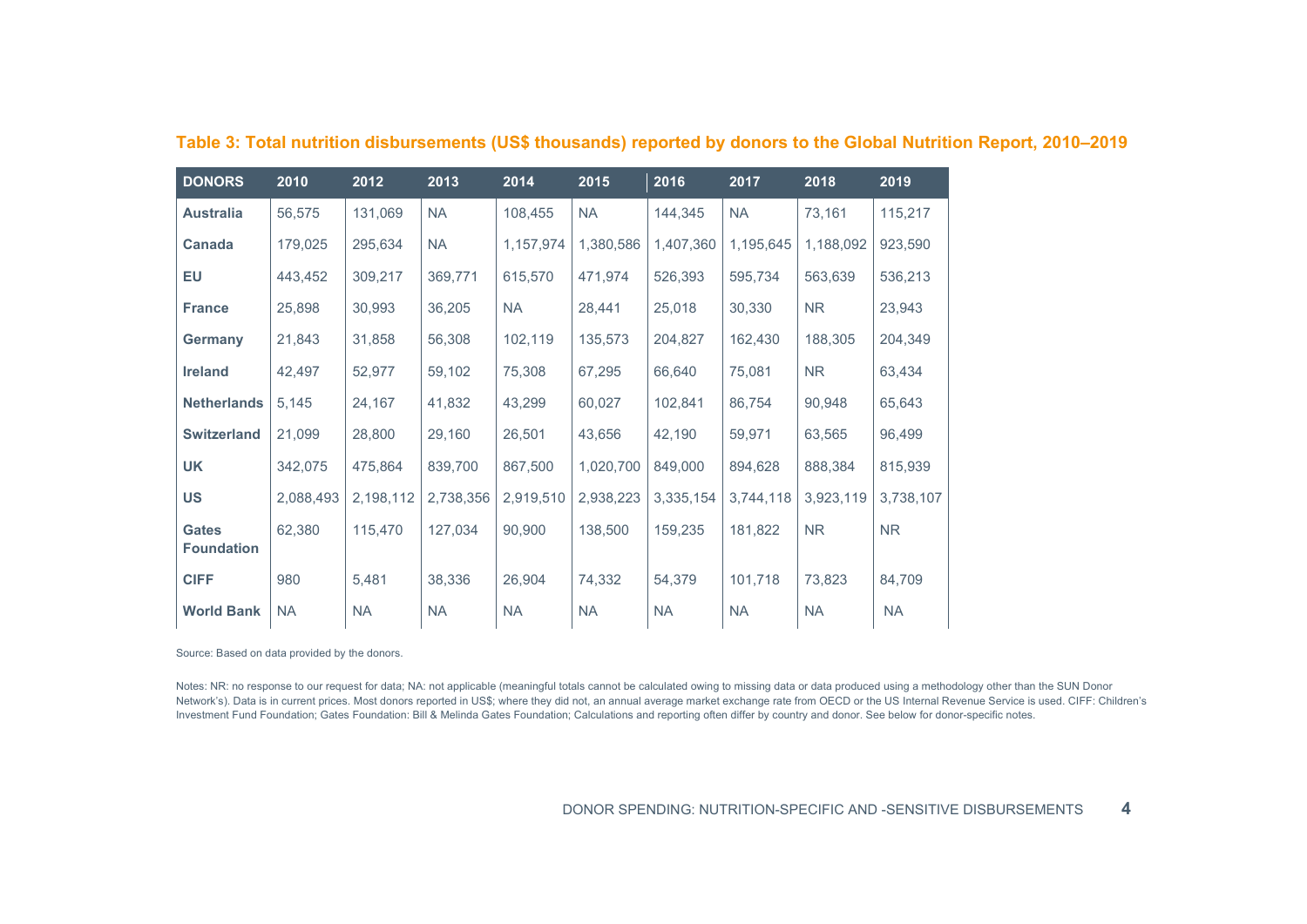**Australia:** disbursement figures are typically reported biennially to the Global Nutrition Report.

**Canada:** methodology 1) for nutrition-specific disbursements, used Creditor Reporting System (CRS) purpose code 12240-basic nutrition disbursements as reported to the OECD DAC; 2) for nutrition-sensitive, used a pre-identified subset of CRS codes linked to nutrition-sensitive outcomes to identify potential nutrition-sensitive projects, manually assessed each referred project according to the SUN criteria, and applied the associated proportional allocation to nutrition-sensitive CRS codes of validated projects. For the aggregate figure, it applied an annual average market exchange rate for 2016 to report in US\$.

**EU:** 1) for nutrition-specific disbursements, identified all disbursements reported to the DAC linked to nutrition-specific commitments made so far and applied the SUN methodology of 100% of the disbursement amount; 2) for nutrition-sensitive, identified all disbursements reported to the DAC linked to nutrition-sensitive commitments made so far and applied the SUN methodology of the proportional allocation of 100% or 25% of the disbursement amount depending on whether the related commitment had been categorised as 'nutrition-sensitive dominant' or 'nutrition-sensitive partial'. A commitment corresponds to a legally binding financial agreement between the EU and a partner. The disbursement figures reported by the EU are the total amounts of commitments contracted so far. Further disbursements of funds are made according to a schedule of disbursements outlined in individual contracts, progress in implementation and rate of use of the funds by the partner.

**France:** reported US\$4.7 million as nutrition-specific disbursements in 2015. The only difference between what France reported through the OECD DAC system and to the Global Nutrition Report is the SUN contribution, which was counted as a nutrition-specific disbursement for our reporting.

**Germany:** figures represent nutrition disbursements from the Federal Ministry for Economic Cooperation and Development and the Federal Ministry of Food and Agriculture.

**Japan:** The Japan International Cooperation Agency (JICA): data on JICA's nutrition interventions was sent separately to the Global Nutrition Report and does not include figures from any other Japanese government agency. In 2019, this was US\$90.9 million for nutrition-specific interventions and US\$487 for nutrition-sensitive interventions.

**Switzerland:** did not use the basic nutrition code and thus reports 0 for nutrition-specific spending from 2010 to 2018. For 2019, Switzerland reported disbursements as one combined value for nutrition-sensitive and nutrition